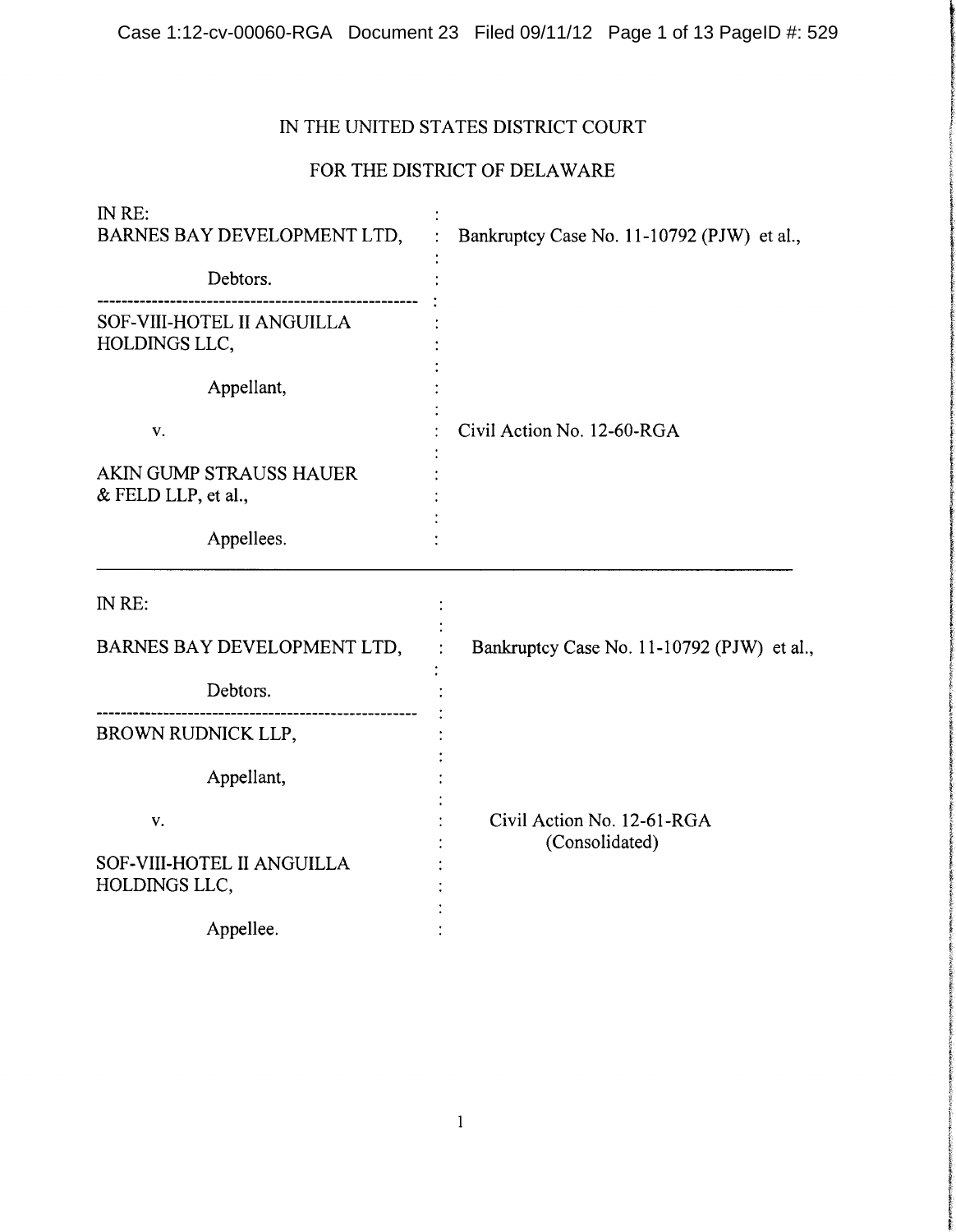## **MEMORANDUM OPINION**

Matthew P. Ward, Esq., Womble Carlyle Sandridge & Rice LLP, Wilmington, Delaware; Charles R. Gibbs, Esq. (argued), Akin Gump Strauss Hauer & Feld LLP, Dallas, Texas; Andrew Dash, Esq. (argued), Brown Rudnick LLP, New York, New York; Attorneys for Appellants in Nos. 12-61, 12-62, & 12-64, and for Appellees in No. 12-60.

Stuart M. Brown, Esq. (argued), DLA Piper LLP, Wilmington, Delaware; Richard A. Chesley, Esq. (argued), DLA Piper LLP, Chicago, Illinois; Attorneys for SOF-VIII-Hotel II Anguilla Holdings, L.L.C.

September  $\downarrow \downarrow$ , 2012 Wilmington, Delaware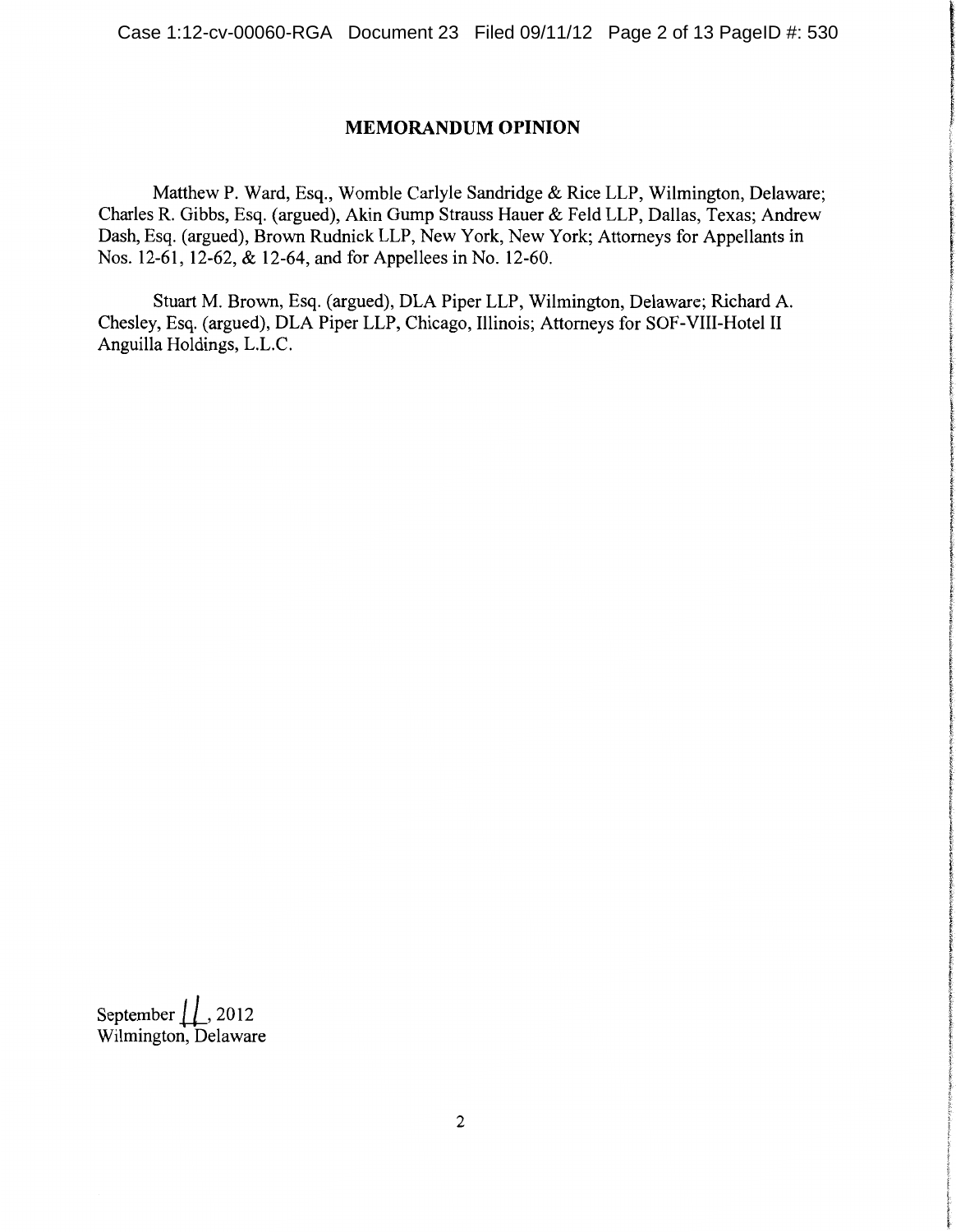Case 1:12-cv-00060-RGA Document 23 Filed 09/11/12 Page 3 of 13 PageID #: 531

(G) And MM

This case consists of four appeals from two related orders of the Bankruptcy Court. In No. 12-60, SOF appeals from the "Omnibus Order Approving Final Fee Applications." (Bkr. Case No. 11-10792, D.I. 926).<sup>1</sup> In Nos. 12-61, 12-62, and 12-64, three law firms appeal from the "Order Denying Motions of the Debtors and the Official Committee of Unsecured Creditors for Entry of an Order Determining the Scope of the Carve-Out." (D.I. 925).

Jurisdiction exists in this Court over the four appeals. 11 U.S.C. §158(a)(l).

The standard of review in No. 12-60 is abuse of discretion. *See In re Lan Associates* XL L.P., 192 F.3d 109, 122 (3d Cir. 1999) ("broad discretion"). The standard of review in the other three is plenary. *See In re Insilco Technologies, Inc.,* 480 F .3d 212, 215 n. 7 (3d Cir. 2007).

The appeal in No. 12-60 is in the nature of a protective appeal, and thus it makes sense to start with the three law firm appeals. The law firm appeals have consolidated briefing, and there are no individual issues in the three appeals.

The background is relatively complex, and, except as necessary to frame the issues in the appeal, will not be set forth. The debtors filed chapter 11 petitions on March 17, 2011. There was extensive litigation in a very short time. On September 23, 2011, the Bankruptcy Court denied confirmation of the chapter 11 plan. The bankruptcy case was dismissed on December 2, 2011. (D.I. 931).

The law firms represented the debtors and the "Official Committee of Unsecured Creditors." By virtue of the Order from which they appealed, the Bankruptcy Court ordered that SOF pay them (and one law firm that did not appeal) \$27,802 in satisfaction of all remaining

<sup>&</sup>lt;sup>1</sup> Unless otherwise noted, D.I. citations are to the record in the Bankruptcy Court.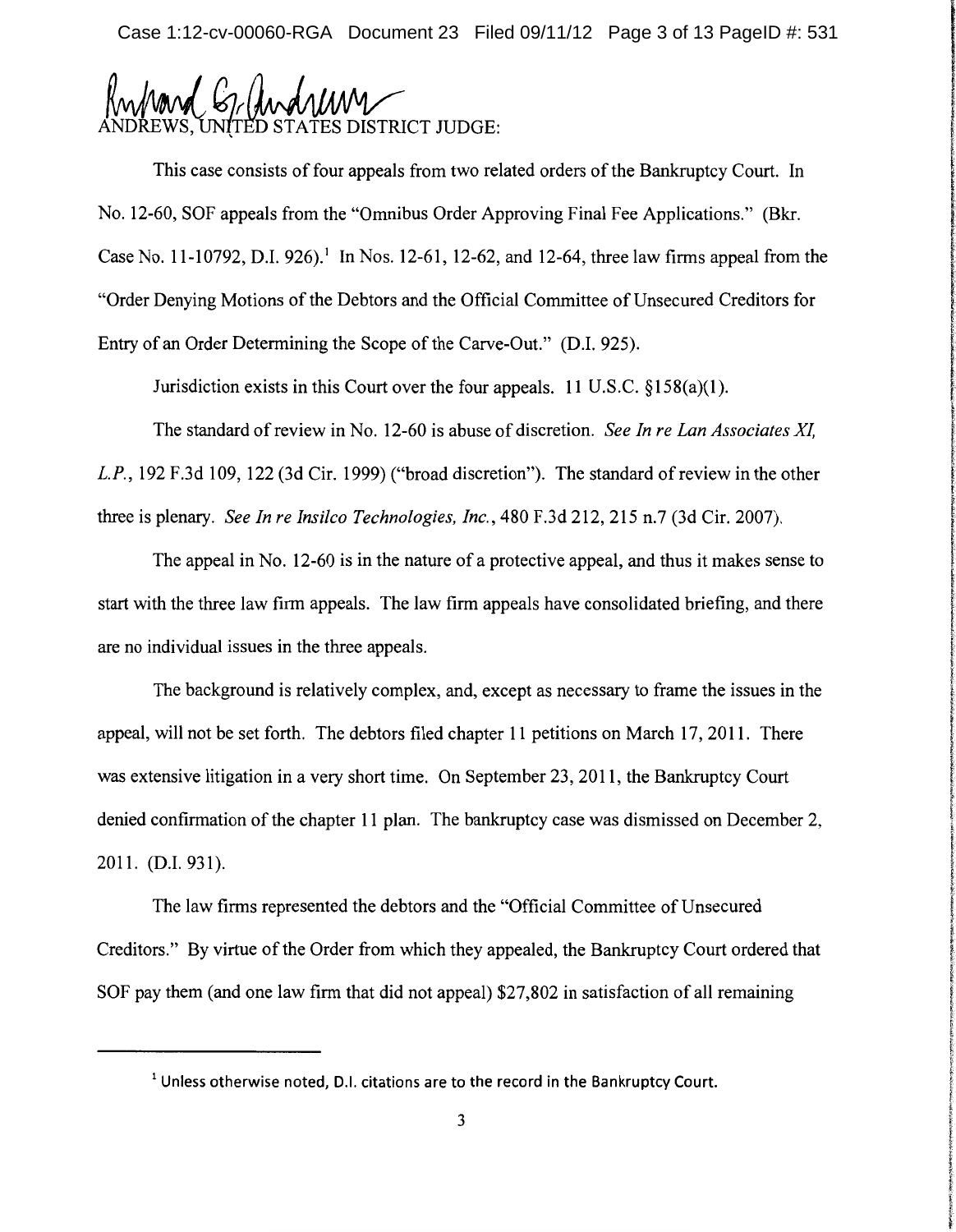professional fees. The three law firms had asked for approximately \$2,850,000.<sup>2</sup> They had

already received about \$6,000,000. (D.I. 926, Exh. A).

The basis for the Bankruptcy Court's ruling was the "Final Order (A) Authorizing

Debtors (i) to Obtain Post-Petition Financing and (ii) to Use Cash Collateral; (B) Granting Liens

and Providing Super-Priority Claims; and (C) Granting Adequate Protection to Pre-Petition

Secured Parties" ("Final DIP Order"). (D.I. 389). It has two provisions that are at issue.

In  $\P$ 1(b), the Order provides in relevant part:

The Debtors are hereby authorized to incur the DIP Obligations and close the DIP Loan solely in accordance with and pursuant to the terms and provisions of the Budget, this Final Order and the Loan Documents. Notwithstanding anything to the contrary in this Paragraph 1(b), however, the Debtors are hereby authorized, subject to the Budget, to incur the DIP Loan to pay the Carve-Out when due and payable.

In  $\sqrt{5}$ , the Order provides in relevant part:

[The carve out is] an amount not to exceed the sum of

(a) the lesser of

(i) the Budget line items for Professional Fees of Debtors or Committee incurred prior to the earlier of

(A) the occurrence of an Event of Default or

(B) the Termination Date, or

(ii) the accrued and unpaid fees and expenses of the respective retained professionals of the Debtors and Committee allowed pursuant to the Order Granting Debtors' Motion for an Administrative Order Establishing Procedures for Interim Monthly Compensation and Reimbursement of Expenses of Professionals entered by the Court on April 12, 2011 [D.I.] 100], incurred prior to the earlier of

(A) the occurrence of an Event of Default or

(B) the Termination Date,

(b) quarterly fees required to be paid pursuant to 28 U.S.C. § 1930(a)(6), and (c) any fees payable to the Clerk [etc].

 $2$  Opening Brief of the Appellant Professionals, p. 4; Brief of Appellee SOF etc., p.10. From other documents, I would have concluded that the amount was \$1,731,000. (D.I. 926, Exh. A). The Bankruptcy Court was told that the amount for all the professionals was \$4,100,000. (D.I. 951, p.20). For purposes of these appeals, the exact amount is immaterial.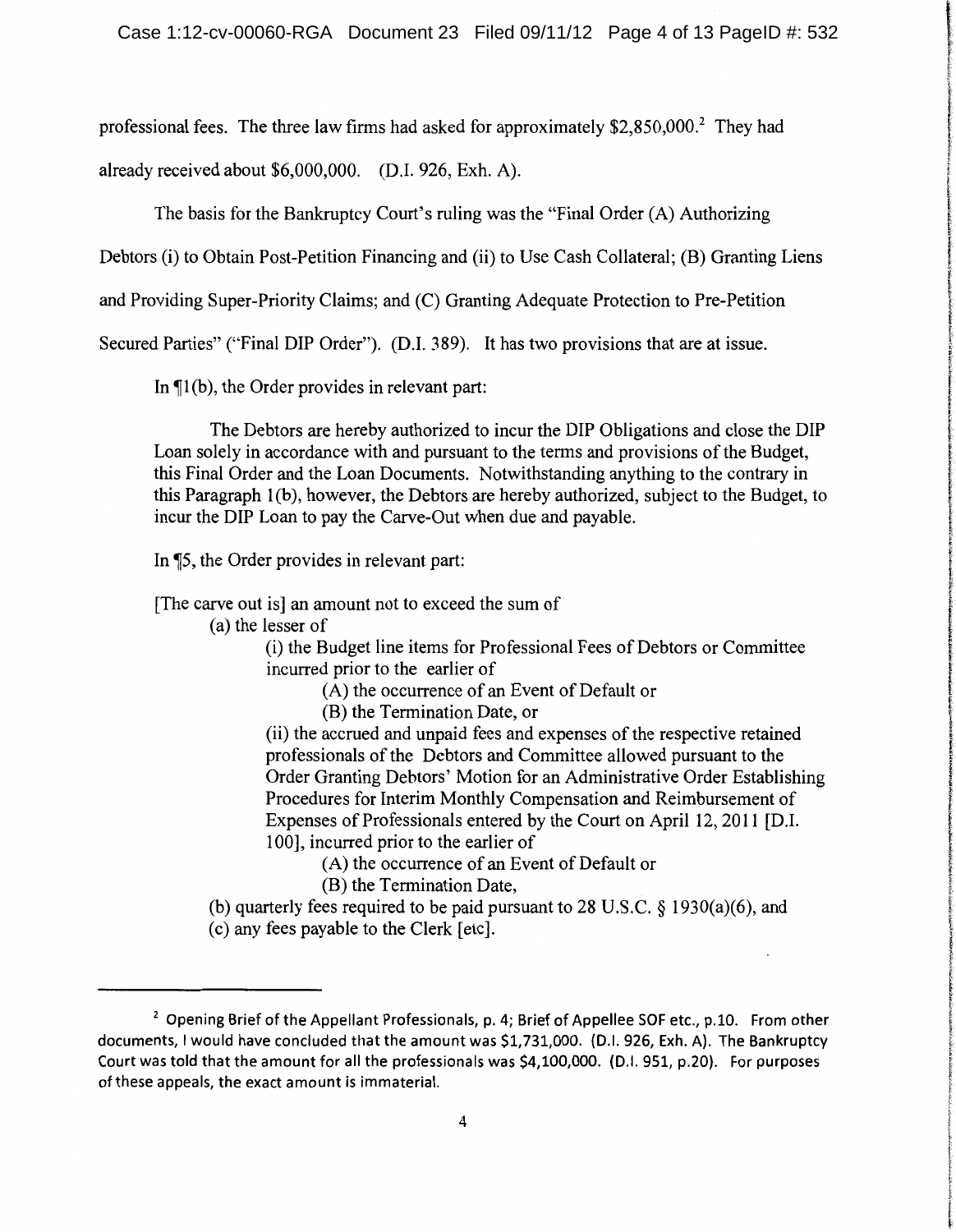It is worth setting forth the interpretations of these provisions that the parties have advanced. SOF's position is that the carve-out provisions mean that the law firms' total fees would be either the budgeted amount (\$6,332,895) or the final allowed amount, whichever is less. The law firms' position is that the carve-out provisions mean that the law firms' total fees would be the sum of what they had been paid as interim fees plus the lesser of either the budgeted amount (which, in the Bankruptcy Court, they argued was \$11,543,000) or any amounts that were allowed in addition to what they had already been paid.

## **The Budgeted Amount.**

The Bankruptcy Court decided that the "Budget line items for Professional Fees" was \$6,332,895. I believe that was a correct reading of the Final DIP Order.

The Final DIP Order had attached to it as Exhibit A two documents: one page selfidentified as "13 Week Cash Flow Forecast" and the ninety-five page "\$12,500,000.00 Senior Secured Superpriority Debtor-in-Possession Term Loan and Security Agreement and Stipulation to Use of Cash Collateral" (hereinafter, "Financing Agreement"). (D.I. 389, Exh. A). The Cash Flow Forecast is an interesting document. Despite its caption, it has eighteen columns – fifteen weeks (through the end of July), followed by two months (August and September), followed by a column captioned "Extended Forecast Total." The Cash Flow Forecast has an "Extended Forecast Total" for "Legal and Professional Fees - Bankruptcy" of \$6,332,895. The "ending cash balance" in the "Extended Forecast Total" is a negative cash flow of \$12,521,709, which is about an exact match for the maximum of the DIP loan  $(\$12,500,000)$  authorized by the Final DIP Order. *(Id., p.1 n.3).* In other words, the only monies that the debtors would have to run the business through September 2011 - which was when the debtors and SOF expected the

5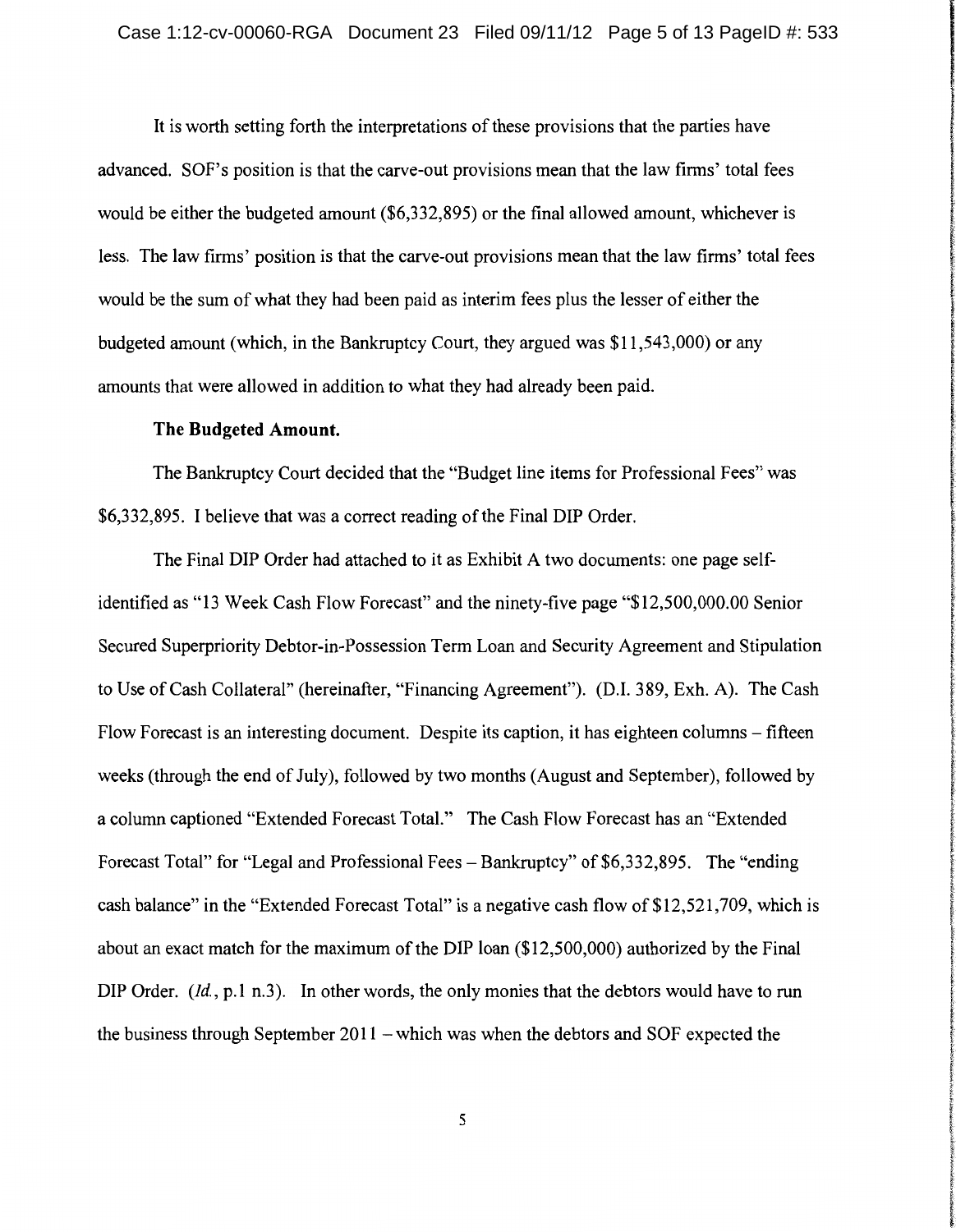debtors to come out of bankruptcy with a confirmed chapter 11 plan – provided the debtors with sufficient financing based on a "forecast" of paying \$6,332,895 to the law firms.

At the time when the Final DIP Order was presented to the Bankruptcy Court, counsel for one of the law firms stated, "[T]he carve-out is currently set up to be the accrued- the lesser of accrued budgeted expenses or allowed expenses through the termination date."3 (D.I. 415, p.25). Moments later, counsel continued, "And as the order approving the DIP financing has attached to it the budget and then right behind the budget is the extensive credit agreement." *(!d.,* p.27). The record reflects that the only thing that counsel could have been referring to as "the budget" was the "13 Week Cash Flow Forecast."

In the Bankruptcy Court, the law firms argued that the "Budget line items" was a significantly greater number- \$10,900,000 (D.I. 951, p.18) or \$11,543,000 *(!d.,* p.28). The argument suffered from being based on documents that were not part of the Final DIP Order, and being inconsistent with the only budgetary document that was provided with the order. At oral argument before this Court, the law firms did not press the point.

Thus, I believe that the Bankruptcy Court's determination that the "Budget line items" was \$6,332,895 was a correct reading of the Final DIP Order.

#### The Accrued and Unpaid Allowed Fees.

There has been much argument in both the Bankruptcy Court and this Court about the interpretation of "the accrued and unpaid fees . . ." portion of the carve-out. The Bankruptcy Court held that it was "intended to cover the fees that have been allowed," which the Bankruptcy

<sup>3</sup>The law firms stated that the "termination date" was September 30, 2011. (D.I. 951, p.19; *see*  D.I. 389, ¶ 6(a) (defining "termination date")). At oral argument in this Court, SOF was non-committal on what the "termination date" was. For purposes of these appeals, the exact "termination date" is not an issue.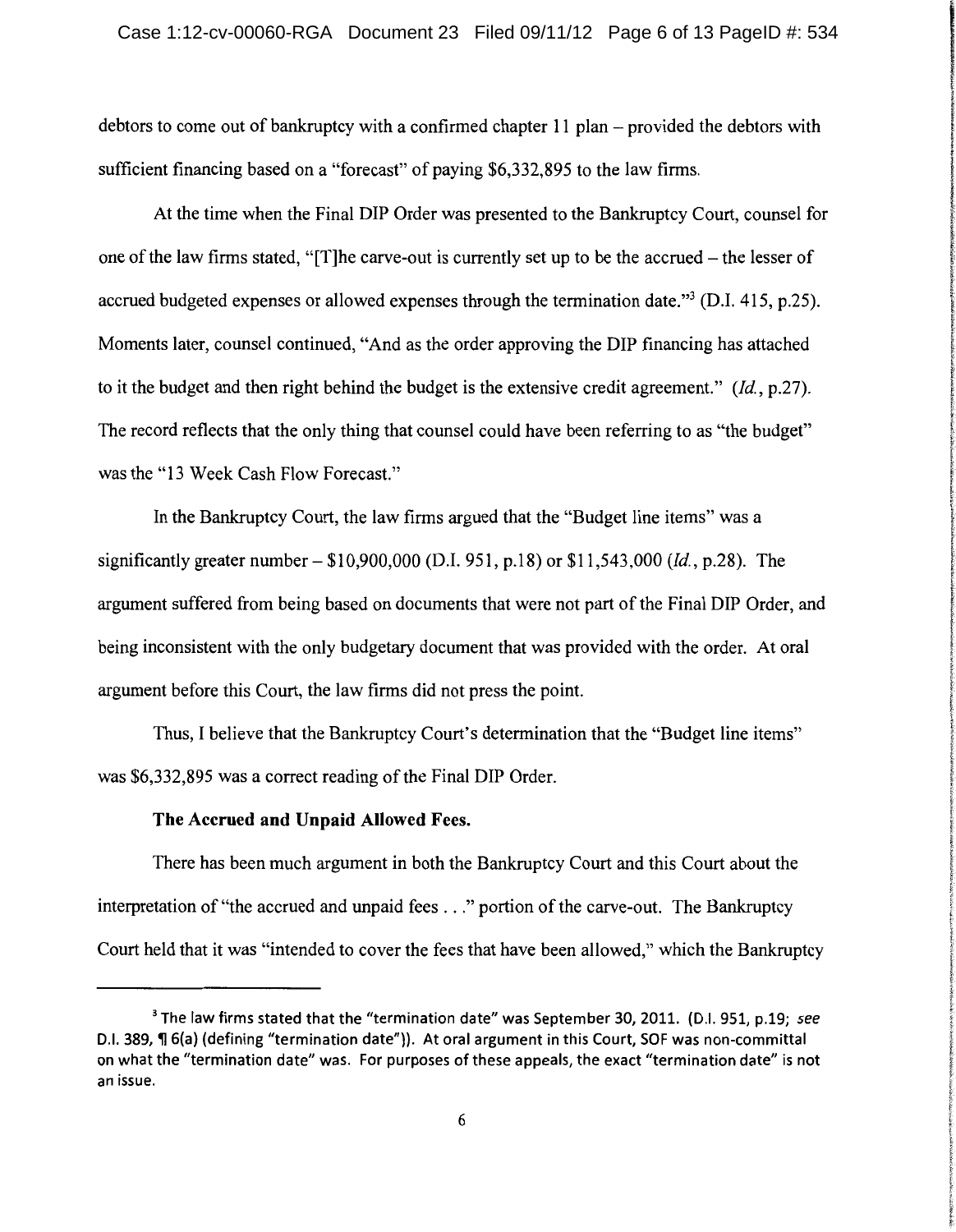Court held would be a significantly greater number than "6.33 million because I'm going to allow the fees that are being addressed in today's agenda." (D.I. 951, p.59). Thus, since \$6.33 million was the lesser of the two alternatives, the carve-out amount for professional fees was \$6.33 million. And, since almost all of that amount had been paid out already pursuant to interim payment orders, there was only \$27,802 left to be paid.

In support of the Bankruptcy Court's decision, SOF cites to the Financing Agreement. (D.I. 389, Exh. A). The Financing Agreement's recitation of the Carve-Out differed slightly from the recitation in the Final DIP Order to which it was attached. The Financing Agreement, as relevant to professional fees, described the carve-out as being the lesser of "(i) the DIP Budget line items for Professional Fees of Debtors or Committee incurred prior to the earlier of [one of the dates], or (ii) the allowed fees and expenses of the respective retained professionals of Debtors and any statutory committee incurred prior to the earlier of [one of the dates]." (D.I. 389, Exh. A, Financing Agreement, p. 30, § 2.21.2). SOF argues that this makes clear that the law firms were either to get the budgeted amount or the allowed amount, whichever was less. The law firms respond that the Final DIP Order provides that in the event of a conflict between it and the Financing Agreement, the Final DIP Order controls.  $(D.I. 389,  $\P$  12(b)).$  The corollary to the law firms's argument is that implicit in  $\P$  12(b) is the concept that the provisions of the Final DIP Order and the Financing Agreement (as well as the Motion and the Interim DIP Order) are intended to be consistent.

This Court thus believes the Interim DIP Order needs to be considered. (D.I. 132). That order was entered about three months before the Final DIP Order, in connection with financing of \$5,000,000. The Interim DIP Order had a simpler carve-out, which provided for "\$850,000 for the allowed fees and expenses of the retained professionals of the Debtors and any statutory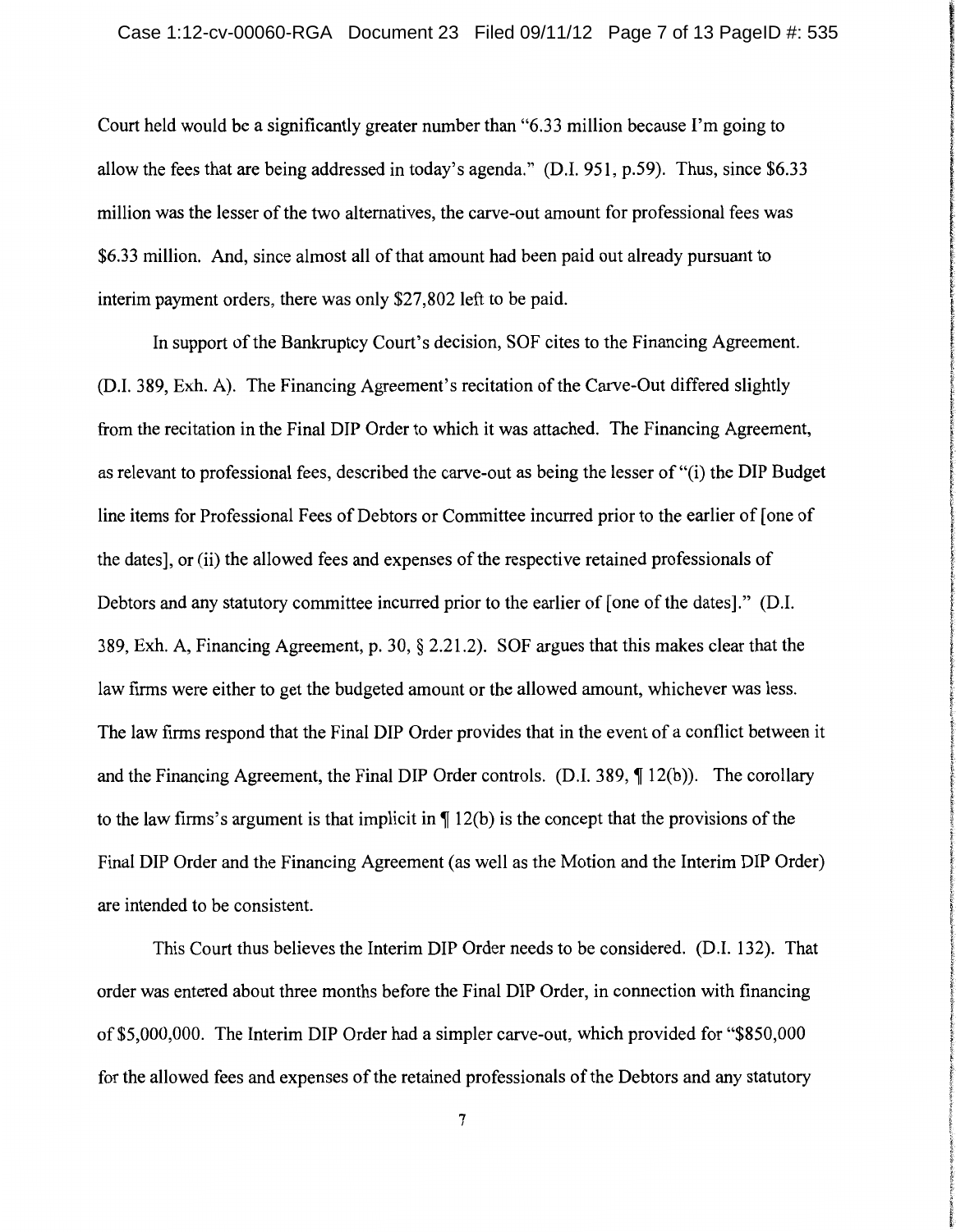committee, whether incurred prior to or following an Event of Default." (D.I. 132,  $\P$ 4). The carve-out in the Interim DIP Order meant that the fees for the law firms were a fixed amount- \$850,000. There would be consistency in interpreting the Final DIP Order to be that the fees for the law firms were to be the lesser of the budgeted, or fixed, amount (\$6.33 million) or the allowed amount, whatever that might tum out to be. The law firm's argument, in response, is essentially two-fold. One, that is not what the language of the Final DIP Order says. Two, it would make no sense for the law firms to have agreed to something that was going to result in them having to work for free.<sup>4</sup>

The law firms' interpretation of the Final DIP Order is that they are to be paid, in addition to what they had already been paid, either \$6.33 million, or any amount which they had earned as ofthe termination date but which they had not been paid *(i.e.,* \$2,850,000), whichever was less. At the outset, two items that provide context for considering the law firms' argument are that: (1) the carve-out was not going to come into play at all if the Chapter 11 plan was confirmed; it only came into play in event of the failure of the proposed plan; and (2) under the law firms' proposed interpretation, SOF could end up having to pay professional fees of up to twice the budgeted amount. At the time of the Final DIP Order, there were prospects that the litigation was winding down and that the Chapter 11 plan would be confirmed. *(See* D.l. 415, p. 9: "I'm very happy to report that rampant peace has broken out in this case."). In any event, the law firms (and SOF) argued to the Bankruptcy Court that the Final DIP Order was "unambiguous" or "clear." (D.I. 951, pp. 21 [law firm lawyer], 29 [different law firm lawyer], 48

<sup>4</sup>This second argument relies upon facts that are not in the record. I believe it would only come into play if there was a determination that the Final DIP Order was ambiguous, and the Bankruptcy Court were to take extrinsic evidence to determine the parties' intent. Thus, I do not address it any further.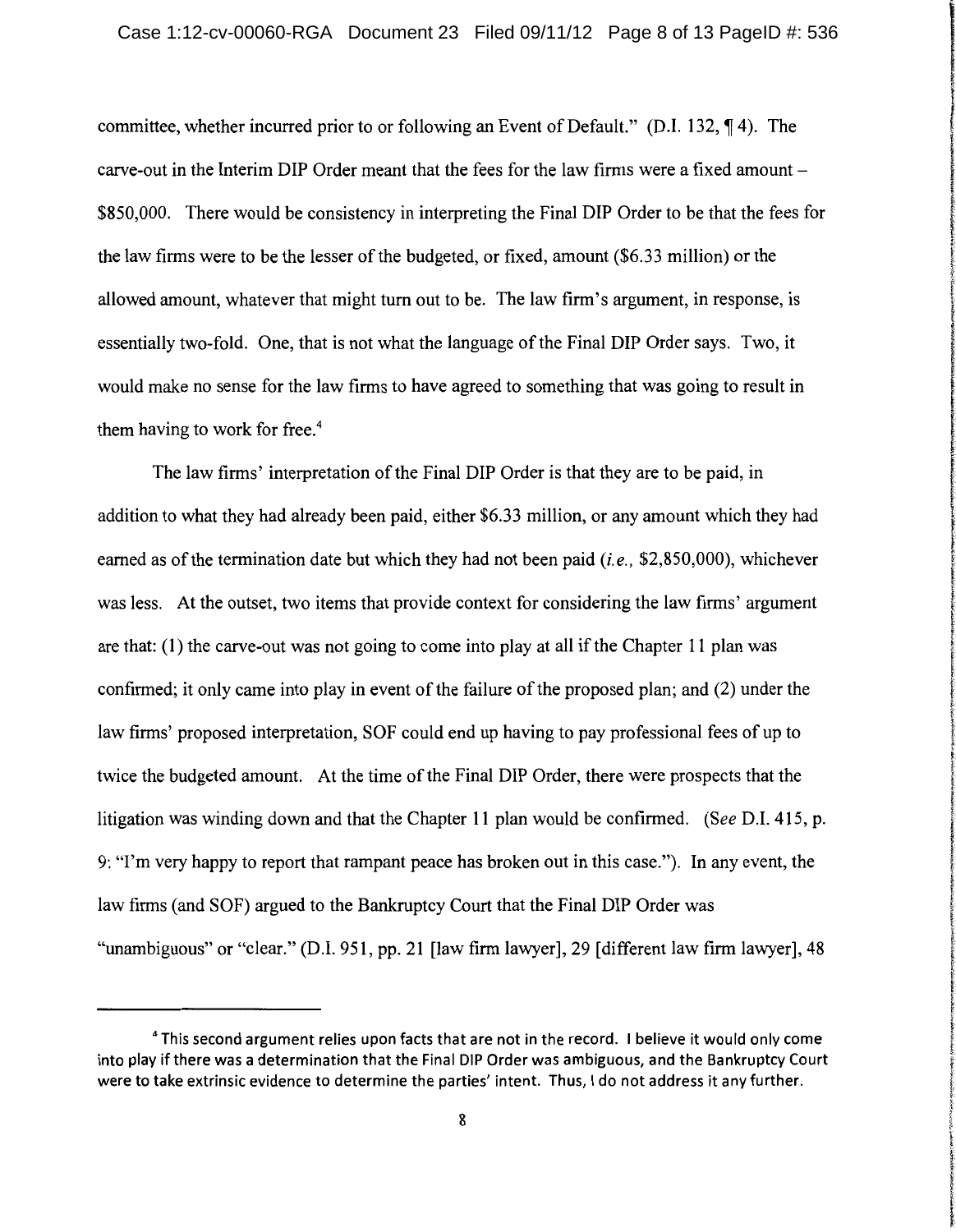**International Dealer Review Pro American** 

**In adult and Concording Science** 

**Kilderich Licher** أمدانتكاري

[SOF lawyer]). They continue to so argue in this Court. (Opening Brief of Appellant Professionals, p.11; Brief of Appellee SOF etc., p.10).

The law firms concentrate on the language of the  $\int 5(a)(ii)$  of the Final DIP Order. It describes the amount as "accrued and unpaid" professional fees "allowed pursuant to the [Interim Fees Order, D.I. 100]." The law firms argue that the plain meaning ofthis phrase is earned and unpaid fees that are payable under the Interim Fees Order; they argue that the Bankruptcy Court's interpretation of the phrase is professional fees allowed by the Bankruptcy Court at the conclusion of the case. The law firms cite Black's Law Dictionary for the proposition that "accrued" means "earned but not yet paid." Opening Brief of the Appellant Professionals,  $p.12$ . They do not address the redundancy that would ensue – the amount would be "earned but not yet paid and unpaid" professional fees. They also do not address a second redundancy: the limitation that the fees have to be incurred before the termination date. In other words, the law firms' interpretation appears to be that "accrued and unpaid fees incurred before the termination date" means the same thing as "unpaid fees incurred before the termination date."

Inasmuch as all parties agreed the Final DIP Order was unambiguous, no one requested an evidentiary hearing, and there was no testimony before the Bankruptcy Court. The record makes clear that the parties fully expected the matter to be resolved as a matter of law.<sup>5</sup> The

<sup>&</sup>lt;sup>5</sup> On appeal, the law firms argue that if the Final DIP Order is found to be ambiguous, the matter should be remanded for an evidentiary hearing. See Opening Brief of the Appellant Professionals, pp.18- 20. While I do not need to reach it, it is not clear that the law firms have not waived the right to present evidence. The two most relevant cases the law firms cite both discuss consulting extrinsic evidence when a party has requested the trial court do so. See Baldwin v. University of Pittsburgh Med. Ctr. (UPMC), 636 F.3d 69, 78 (3d Cir. 2011) ("when a contract term is reasonably argued to be ambiguous, the better approach  $\dots$  is to allow the parties to proffer evidence  $\dots$ ."); In re New Valley Corp., 89 F.3d 143, 150 (3d Cir. 1996) (the trial court must "hear the proffer of the parties and consider extrinsic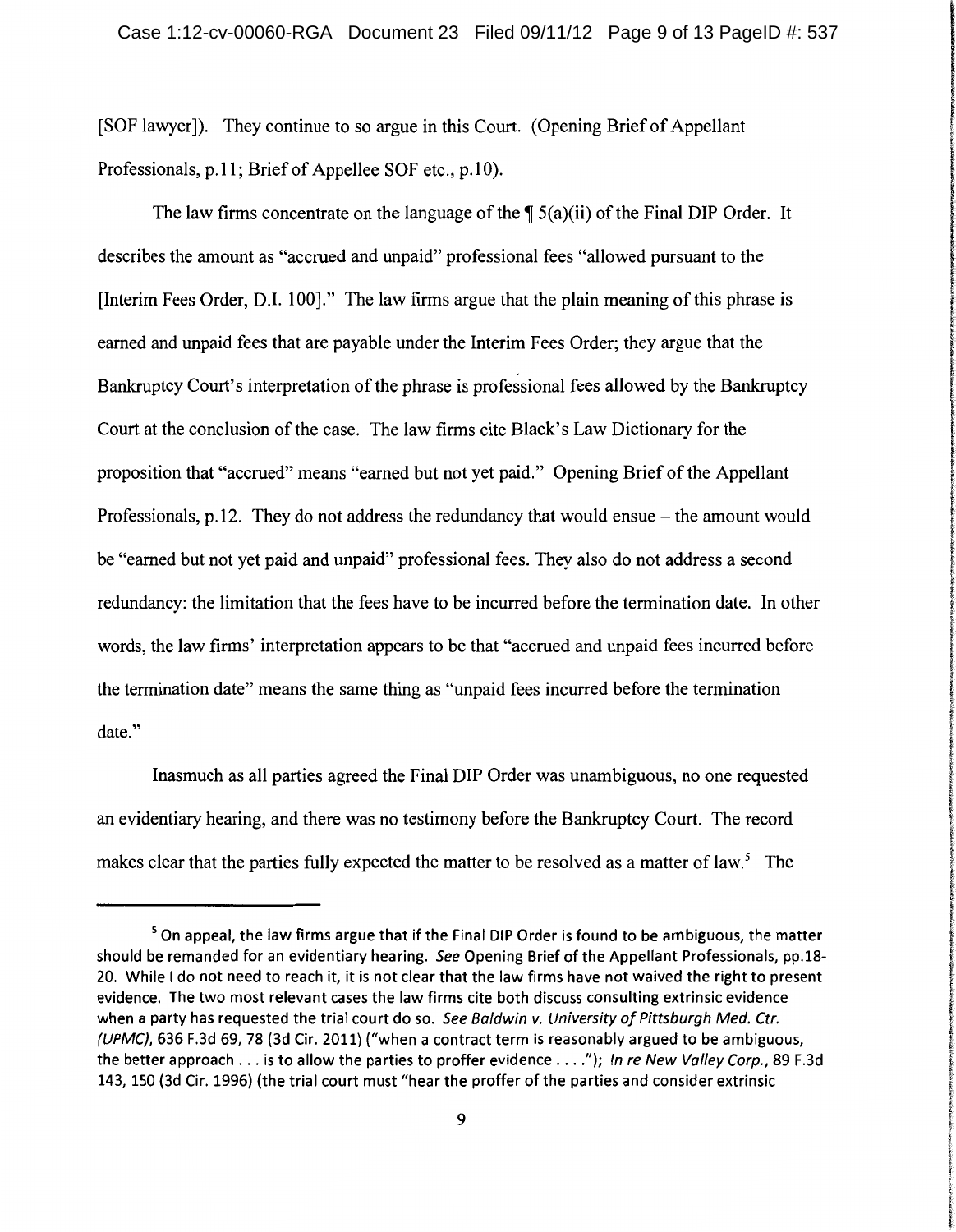attorneys nevertheless bolstered their presentations with factual recitations that could only be considered unsworn testimony.6 There is no reason to believe that the unsworn factual assertions in any way influenced the Bankruptcy Court. The Bankruptcy Court's conclusion was that:

I think that subpart (ii) is inartfully drafted. But I think that it's intended to cover the fees that have been allowed. Accrued and unpaid is not the end of the definition of fees. It's accrued and unpaid fees and expenses by the debtor and the committee allowed by the Court. And that hasn't happened yet.

(D.I. 951, p. 59).

I agree with the Bankruptcy Court that subpart (ii) is "inartfully drafted." It is not an easy task to parse the language of subpart (ii) so as to interpret it in a convincing way that gives independent meaning to each of the terms used to modify "fees." Black's Law Dictionary has a host of definitions relating to "accrued." The most common is "earned but not yet paid." Black's Law Dictionary, 9<sup>th</sup> ed. (2009) (on-line). Given the fact that it appears in a phrase that is "accrued and unpaid fees and expenses," it makes more sense to interpret it consistently with the other place where it is set forth, that is, the Financing Agreement, where it is clear that what is meant is "allowed fees and expenses." Thus, while "accrued" might be interpreted differently in a different context, the most plausible reading of subpart (ii), in this context, is that it covered "all fees and expenses allowed pursuant to the Interim Fee Orders, and incurred prior to the termination date." This is the interpretation that the Bankruptcy Court gave it.

evidence to determine whether there is an ambiguity"). There is no briefing about the law when the parties make no such request.

 $6$  Law firm's attorney: "Objection, Your Honor. He's testifying to hearsay." D.I. 951, p. 46. SOF's attorney: "Objection, Your Honor. I was prevented from testifying. I think [the law firm attorney] likewise is testifying." Id., p.54.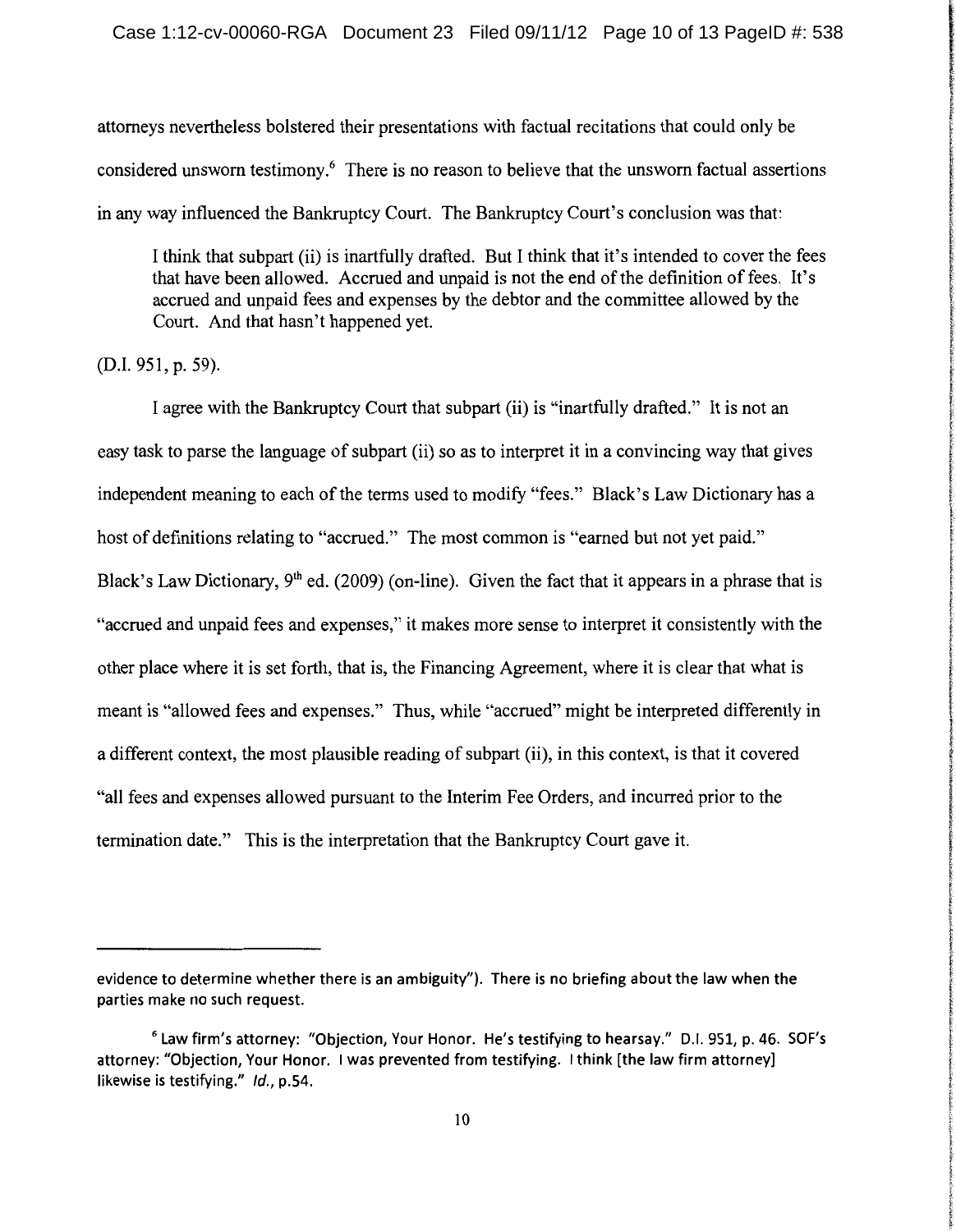#### **The Dollar for Dollar Reduction.**

Having determined that the "carve-out" is the lesser of \$6.33 million or the allowed fees, and that \$6.33 million is the lesser of those two figures, there still remains the issue of whether there is credit for the interim fees paid. This is where the other cited provision of the Final DIP Order comes in. It provides that, "[T]he Debtors are hereby authorized, subject to the Budget, to incur the DIP Loan to pay the Carve-Out when due and payable." The only reasonable interpretation of this provision is that it authorized the debtors to pay the attorneys' fees authorized by the Interim Fee Orders, so long as the Interim Fee Orders did not exceed the budgeted amount (\$6,332,895). Once the budgeted amount was reached, the carve-out was exhausted.

#### **Conclusion in** Nos. **12-61, 12-62, and 12-64.**

The Bankruptcy Court's interpretation reasonably construed the language of the Final DIP Order. The interpretation was consistent with the representation to the Court at the time the Final DIP Order was signed, consistent with the "Carve-Out" as set forth in the Financing Agreement, consistent with the Interim DIP Order's "cap" to attorneys' fees, and consistent with the budget that was contemporaneously presented with the Final DIP Order, as a part of the package attached to the Final DIP Order. "[A] provision in a [court order] is ambiguous only when, from an objective standpoint, it is reasonably susceptible to at least two different interpretations." *United States v. State of New Jersey,* 194 F.3d 426, 430 (3d Cir. 1999). In my opinion, the Final DIP Order is not ambiguous. I do not believe that it is reasonably susceptible to the interpretation that the law firms argue for, that is, that notwithstanding the clear intent to provide a cap on attorneys' fees, the agreement should be interpreted so as to provide no meaningful cap on attorneys' fees.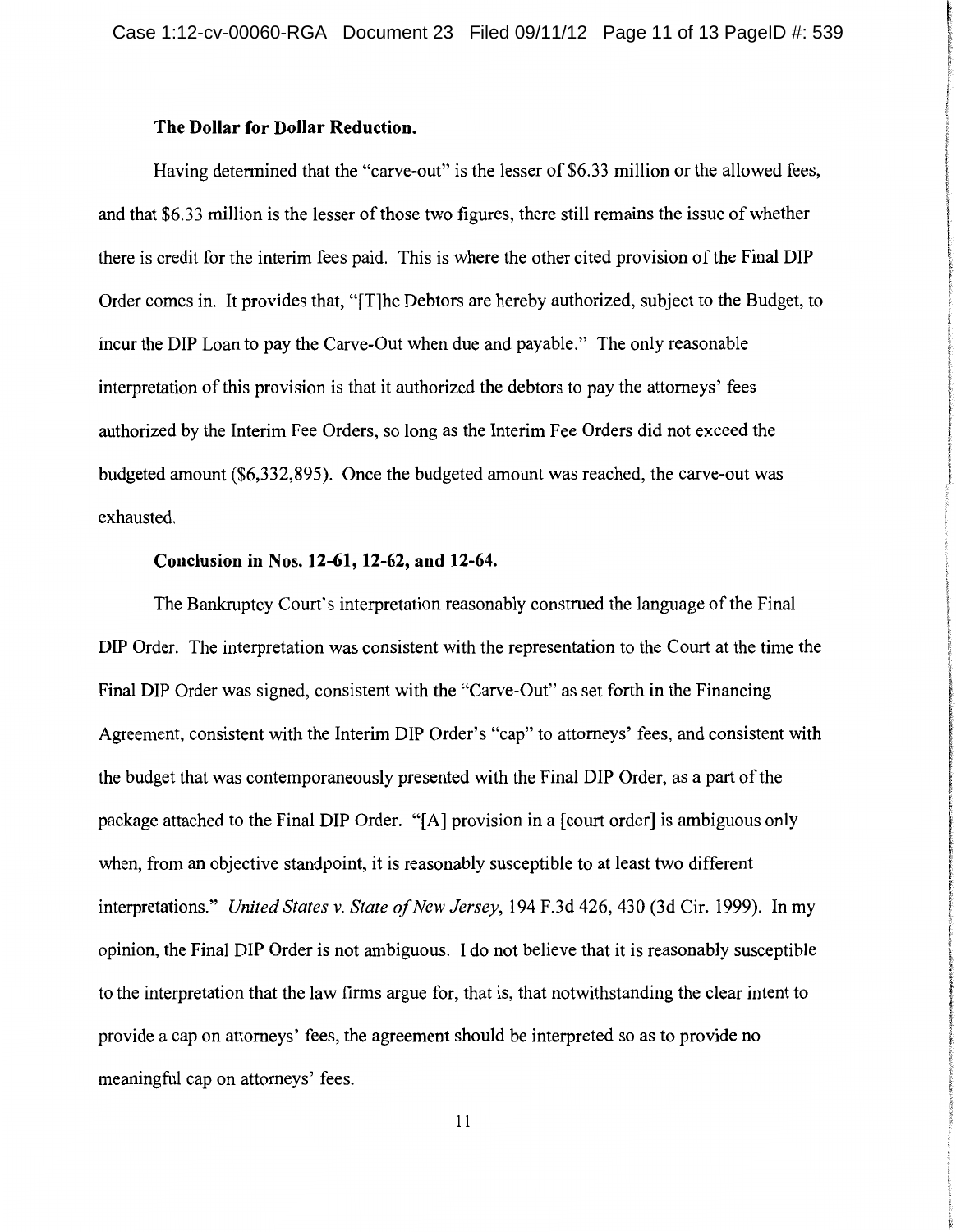**International Constitution Constitution** 

**INTERNATION** f f '

Thus, the appeals in Nos. 12-61, 12-62, and 12-64 will be denied, and the order appealed from- the Order Denying Motions of the Debtors and the Official Committee of Unsecured Creditors for Entry of an Order Determining the Scope of the Carve-Out – affirmed.

#### **The Appeal in** No. **12-60.**

SOF's appeal challenges the adequacy of the Bankruptcy Court's explanation for granting the fee petitions. In short, the Bankruptcy Court did not purport to explain its ruling, although the Court did comment that, "the professionals who have worked on this matter have been effective." (D.I. 951, p.60). The Bankruptcy Court was intimately familiar with this case, and there is no evidence that the Bankruptcy Court did not fulfill its duties to review the fee applications. On the other hand, the amount of the fees was vigorously challenged (D.I. 909, pp. 24-29), and other than the "effective" remark, there is no explanation for the Court's ruling. SOF's argument is based on Bankruptcy Rules 7052 & 9014, the general argument being that objections to the amount of attorneys' fees is a "contested matter" and therefore requires that a decision include findings of fact and conclusions of law.

In the Bankruptcy Court, SOF made clear that it was waiving any argument that the law firms be required to disgorge any fees already paid to them. Thus, at the time of the Bankruptcy Court's decision, the only matter that was in actual dispute was whether sufficient additional fees would be allowed so that the remaining sum that was actually available (that is, \$27 ,802) would have to be paid. Since this amount was dwarfed by the requested fees, there was no need for detailed explanation. At oral argument in this Court, SOF agreed that ifl affirmed the Bankruptcy Court's order at issue in the law firms' appeals, SOF's appeal was "moot." (No. 12- 60, D.I. 22, p. 80). Undoubtedly, SOF's concession was more in the nature of a practical one than a legal one, since I do not think it would in a legal sense moot the appeal. Rather, I